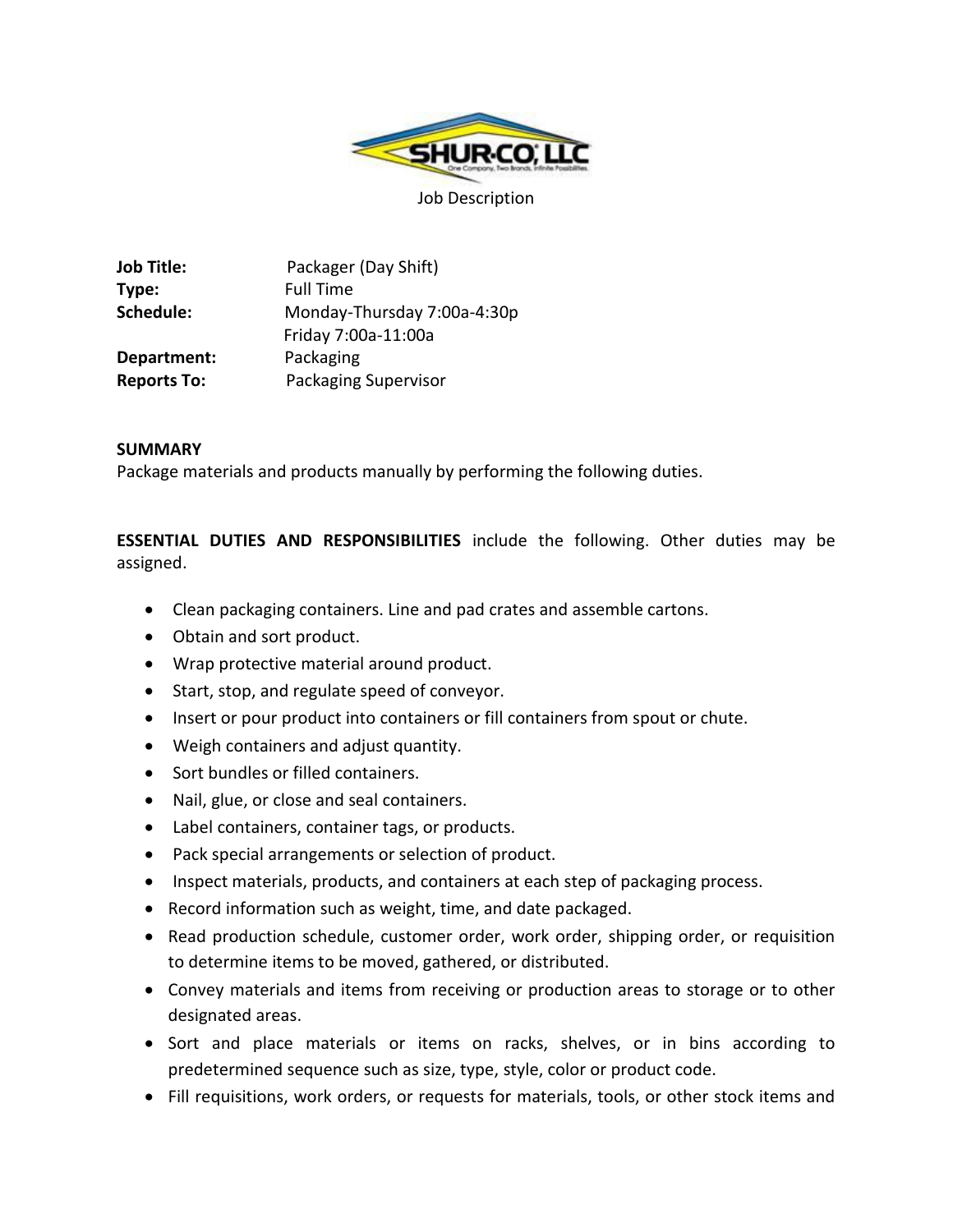distributes items to production workers or assembly line.

- Assemble customer orders from stock and place orders on pallets or shelves, or convey orders to packing station or shipping department.
- Mark materials with identifying information, prepare parcels for mailing and maintain inventory records.
- Attendance and dependability are essential job functions, you must report to work on time and accurately complete the daily duties assigned.

# **QUALIFICATIONS**

To perform this job successfully, an individual must be able to perform each essential duty satisfactorily. The requirements listed below are representative of the knowledge, skill, and/or ability required.

Reasonable accommodations may be made to enable individuals with disabilities to perform the essential functions.

## **EDUCATION and/or EXPERIENCE**

High school diploma or general education degree (GED); or one to three months related experience and/or training; or equivalent combination of education and experience.

## **LANGUAGE SKILLS**

Ability to read and comprehend simple instructions, short correspondence, and memos.

Ability to write simple correspondence.

Ability to effectively present information in one-on-one and small group situations to customers, clients, and other employees of the organization.

#### **MATHEMATICAL SKILLS**

Ability to add, subtract, multiply, and divide in all units of measure, using whole numbers, common fractions, and decimals.

## **REASONING ABILITY**

Ability to apply common sense understanding to carry out instructions furnished in written, oral, or diagram form.

## **CERTIFICATES, LICENSES**